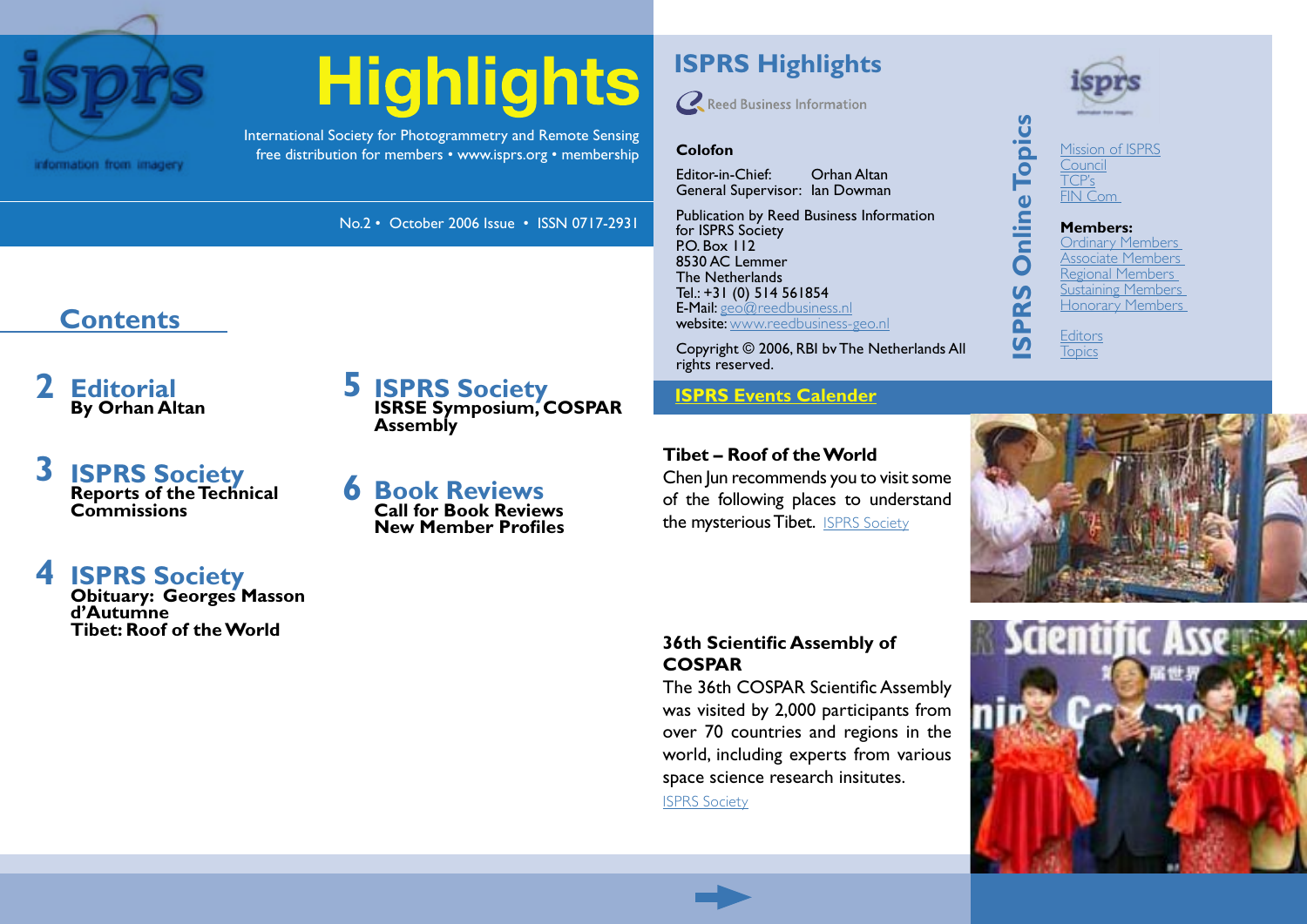### <span id="page-1-0"></span>**ASPRS 2007** Annual Conference

**Identifuing** Geospatial Solutions

asprs

For more information, www.asprs.org/tampa2007

May 7-11, 2007 Tampa, Florida

「高速の感覚が

# **Editorial**

*By Orhan Altan, Secretary General ISPRS*

In this issue, I would like to share my experiences from the days of XX Istanbul ISPRS Congress Director to the days of Secretary General of the ISPRS with you. First of all, I recall some of my friends' warnings which were served as Congress Director and Secretary General previously They told me `Orhan don't expect an easier job .Be sure that being a Secretary General is more difficult than being a Congress Director. "At the very beginning

I didn't believe or I didn't want to believe them. From my point of view, ISPRS has a history close to hundred years, very well established, has certain traditions and rules; almost everything defined and categorized with utmost management standards. Today, I completed almost half of my term as Secretary General, and realized what my friends' warned me about during the Congress is exactly true.

As a Congress Director I was working with approximately a hundred people, trying to coordinate task groups on various subjects and follow up the Congress directives was really an easier job comparing with what I am dealing as the Secretary General in these days.

However, the main difference between these jobs is quite obvious. Although during the congress period you are working with various task groups on various subjects and manage the congress committees with democratic rules, you are the only decision maker and you have to bear all the responsibility personally. The only way to follow is to control if the related action is done properly, with coordination and in time.

Meanwhile, as the Secretary General of the IS-PRS you have to establish close contacts with OdM, AsM, RgM and StM's, follow the activities

**2**

*John Trinder visiting the ITU Division of Photogrammetry* 

of WG's and 200 people working within, most of these activities don't need your decisions but its your duty to follow these up and ask the related people to conduct these activities as per the regulations of the organization. You have to deal with different cultures, different traditions and different understandings, different mode of operations. All those are the hardest part of the job really!

The Congress Director is the king of his own operations within already established terms .You are familiar with your own country's regulation, you are familiar the costums and method of workings of your team and you also familiar with the capacity of your own country and environment whereas The Secretary General is only the servant to the most of the people that he is working with! I think this is something that the next Secretary General should really note…

I assume that you don't evaluate above mentioned facts as complaints. I only liked to share my feeling for my job up to now. Taking into account the reactions received from the various parts of the world, I proudly say that the General Secretariat team is quite successful.

[Read the Full Editorial online](http://www.isprs.org/publications/highlights/highlights1006/editorial.html)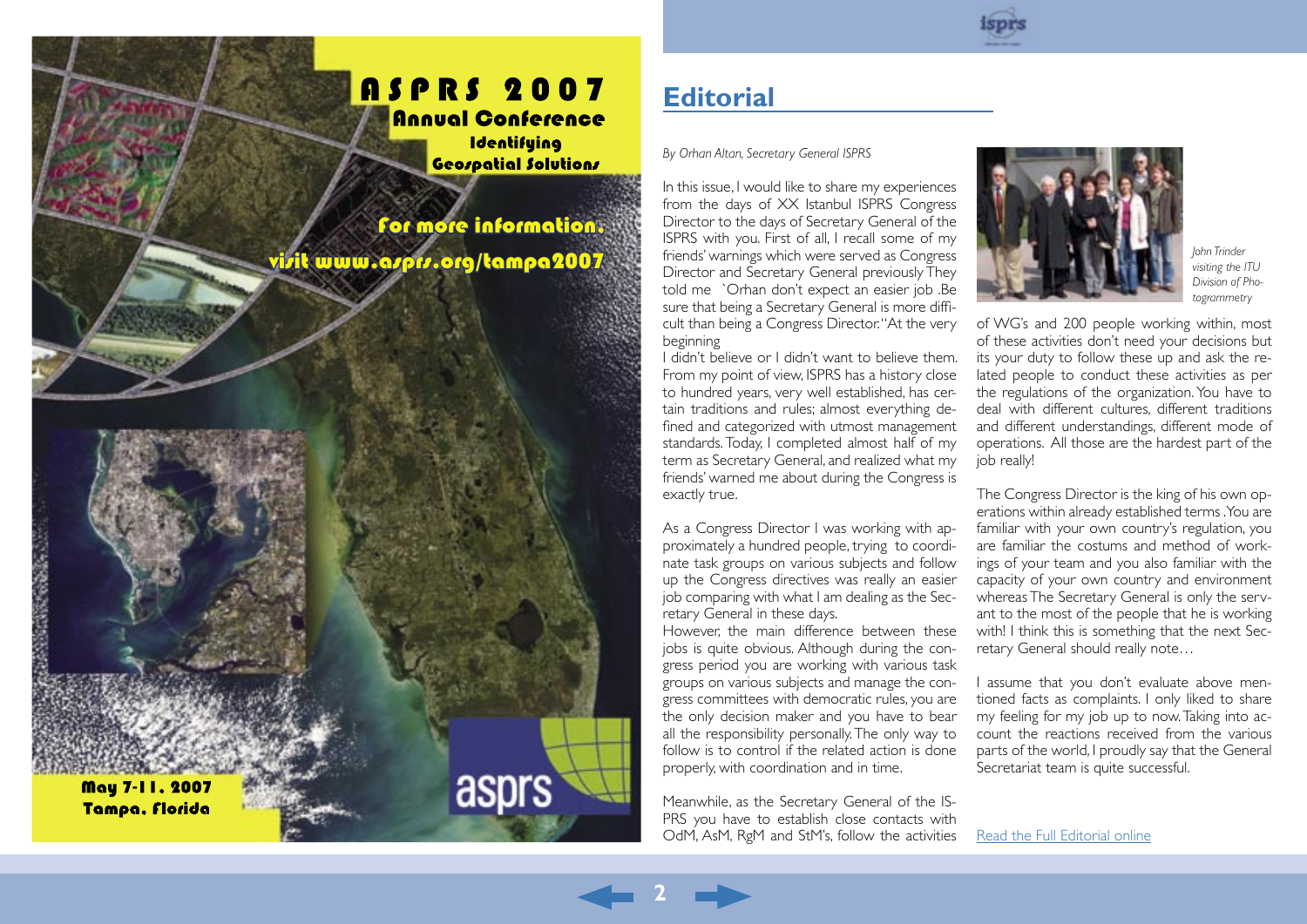

### <span id="page-2-0"></span>**ISPRS Society**

### **ISPRS Commission III Symposium "Photogrammetric Computer Vision", September 19-22, Bonn, Germany**

This first ISPRS symposium consisting entirely of double blindly reviewed papers featured a single track high quality program with talks of thirty minutes giving rise to vivid and intensive discussions. Of seventy submitted full papers the program committee selected twenty four for oral and twenty for poster presentation. Three days of intensive discussions between photogrammetric and computer vision researchers focused on



*TC III President Wolfgang Förstner Presents the Best poster Award to Matthias Butenuth*

building as well as road and vehicle extraction, laser range data analysis, surface reconstruction, Lidar and SAR processing, as well as image orientation.

**Symposium of ISPRS Technical** 

In the week  $10 - 14$  July 2006 the international conference GICON 2006 – Geoinformation Connecting Societies was held at the University of Vienna. On 10 and 11 July the pre-conference event PreCARTO provided a mix of practical and theory oriented workshops, innovative forums, and cartographic outdoor activities. GICON

[Read more](http://www.isprs.org/publications/highlights/highlights1006/tc-3.html)

**Commission II**

### **Symposium of ISPRS Technical Commission I**



*Jose Achache*

The Symposium of the Technical Commission I of ISPRS took place in Marne la Vallée, near Paris, in France from 4th July to 6th July 2006. 200 participants from 30 countries have shared their experience and presented their work in the premises of the Ecole Nationale des Sciences Géographiques, the engineering school of the Institut Géographique National (the French National Mapping Agency).



*Conference director Wolfgang Kainz addressing the participants at the opening ceremony*

2006 embraced three scientific events

- Central European Cartographic Conference (CECC)
- Mid-term Symposium of Technical Commission II of IS-PRS
- 12th International Symposium on Spatial Data Handling (SDH 2006)

[Read more](http://www.isprs.org/publications/highlights/highlights1006/tc-2.html)

### **ISPRS Commission VI Sympo- sium**

The International Society for Photogrammetry and Remote Sensing (ISPRS) Commission VI Symposium was jointly organized with the Japan Society for Photogrammetry and Remote Sensing (JSPRS) at the Institute of Industrial Science

(IIS), University of Tokyo, Japan from 27th to 30th of June, 2006. The main theme of the symposium was "e-Learning and the Next Steps for Education". Total of 150 participants from 27 countries have attended, and 53 papers were presented in 16 technical sessions. A technical exhibition by nine companies was also organized. [Read more](http://www.isprs.org/publications/highlights/highlights1006/isprs-vi.html)



*Group photo taken at the Sensoji Temple, Asakusa on June 29, 2006.*

### **ISPRS Com. V Symposium 'Image Engineering and Vision Metrology'**

The quadrennial symposium of ISPRS Com. V took place on 25-27 September 2006 in Dresden/Germany, organized by the Institute of Photogrammetry and Remote Sensing of TU Dresden.

ISPRS Com. V deals with optical 3D measurement techniques in fields such as industrial production and quality control, cultural heritage recording, terrestrial laserscanning, virtual reality data acquisition, 3D motion analysis, robotics and quantitative biomedical imaging. Driven by progress in sensor technology, algorithms and data processing capabilities, the focus of ISPRS

Commission V has propagated into a wide range of new application fields. A central issue in many developments is the integration of sensor technology with reliable data processing schemes to generate highly automated online or real-time photogrammetric measurement systems. Here we often find the term 'image engineering', standing for custom-made solutions based on active and passive sensing and illumination devices combined with task-specific image analysis techniques. Terrestrial laserscanning has become a thriving topic in photogrammetry, adding a new dimension to cultural heritage recording, as-built documentation and facility management.

[Read more](http://www.isprs.org/publications/highlights/highlights1006/tc-5.html)

[Read more](http://www.isprs.org/publications/highlights/highlights1006/tc-1.html)

**3**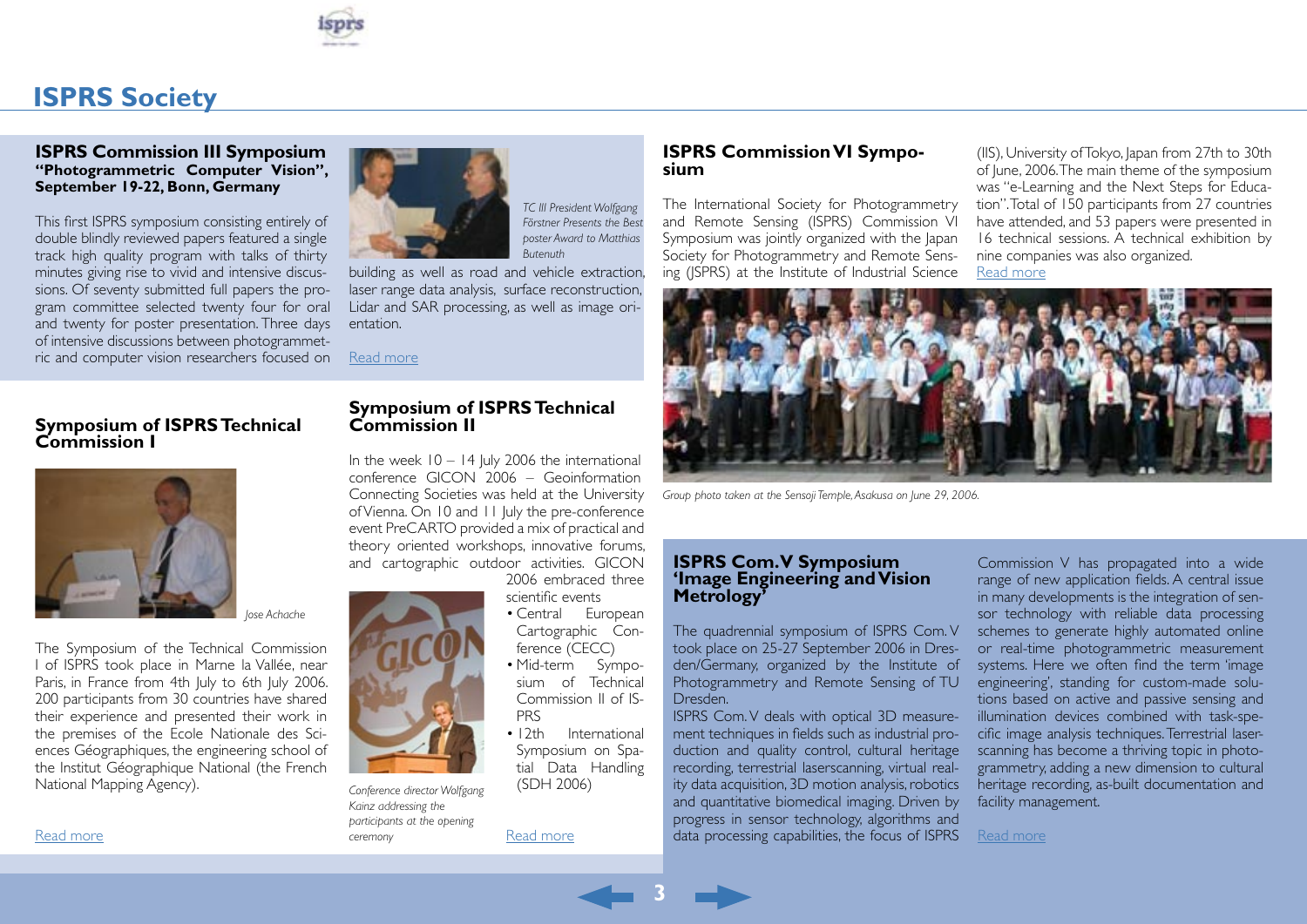

### <span id="page-3-0"></span>**ISPRS Society**

### **Obituary**

### **Georges Masson d'Autume**

### *by Alain Baudoin*

It is with deep sadness that we have been informed of the death of Georges Masson d'Autume on 14 th of January 2006. He was an Honorary Member of ISPRS since 1976 and remembered as a great photogrammetrist who has contributed to major developments in



*Georges Masson d'Automne*

aerial triangulation, DEM generation and space imagery modelling.

Georges Masson d'Autume was born in Cherbourg, France on 1st December 1916. He graduated from the Ecole Polytechnique (promotion 1935) and he began his career in the French Army at the Ecole d'Application d'Artillerie de Fontainebleau (Artillery Application School of Fontainebleau) during two years (1937-1939) and participated to the French Campaign in 1940. He was sent in 1941 to Dakar (Senegal) in the Service Géographique de l'AOF (Geographic Survey of the French Western Africa) and he discovered the interest of aerial photography (still unknown at this time in Africa) with pictures taken by the American Army and developed a dedicated method to use these images. In 1945, as the Service Géographique de l'AOF became part of IGN, Georges Masson d'Autume joined the corps of Geographic Engineers. Back in France (metropolitan) in 1946 he spent a few months at Ecole Nationale des Sciences Géographiques (National School for Geographic Sciences) before being appointed at the Research Department of the Photogrammetry Service of IGN.

In 1948 he presented a new method of aerial triangulation at the SIP Congress in The Hague and until 1964 he worked on the theory of photogrammetry for improving its accuracy while compensating the different error sources. In parallel he developed new photogrammetric devices, as easy to use and as accurate as possible for medium scale mapping, such as the Stereoflex (constructed and marketed by SOM) and elaborated new efficient procedures presented at the Stockholm Congress in 1956 and used during many years by IGN, especially overseas. He was always aware of the new technologies and open-minded and when he discovered computer science he directly understood its potential for photogrammetry. Under his leadership IGN could then develop, test and operationally use all phases of analytical aerial triangulation techniques.

This work had been internationally acknowledged and he was elected President of Commision III of ISP for the 1960-1964 period.

Scientific councellor at the Headquarters, Logistics Director, then President of the Scientific and Technical Research Committee, he had always worked for IGN, continuing his researches in photogrammetry even after his retirement in October 1982.

### **Tibet: The Roof of the World**

*By Chen Jun, Congress Director ISPRS Council 2004 – 2008*

Tibet Autonomous Region is located in the southwest part of China, with an area of 1.22 million square kilometers and a population of 2.7 million. Its average altitude is 4,000 meters above sea level. Tibet has 38 mountains higher than 7,000 meters and 47 lakes covering more than 100 square kilometers each. There are many holy mountains and lakes, historic sites, beautiful scenery spots, unique culture and folk custom. I recommend you to visit some of the following places to understand the mysterious Tibet.

#### [Read more](http://www.isprs.org/publications/highlights/highlights1006/tibet.html)

**4**

He published many scientific papers, most of them in the Bulletin de la SFPT and in the ISPRS Archives but also in Photogrammetria or the Canadian Surveyor.

One can mention his researches on spline functions and their applications to photogrammetry (for DEM generation, data filtering, error modelling, bundle adjustment) presented at the Helsinki Congress in 1976 and on the new sensors and especially SPOT. As soon as 1978 he developed accurate geometric modelling to be used for image calibration and correction and new DEM generation techniques based on automatic correlation along quasi epipolar lines. His work will then be adapted for SPOT images processing. In December 1982 he received the prestigious Laussedat Prize given by the French Academy of Sciences for his work in photogrammetry.



Georges Masson d'Autume was highly thought by his colleagues, in France and abroad, always available to explain and discuss his ideas and to encourage and help students or young researchers (I was lucky to be one of them in the eighties)

ISPRS has lost one of its older members and even if not very well known by the youngest Georges Masson d'Autume should be recognized as an outstanding researcher by our photogrammetry and remote sensing community.

[Read this article online](http://www.isprs.org/publications/highlights/highlights1006/obit-g-masson-d-autume.html)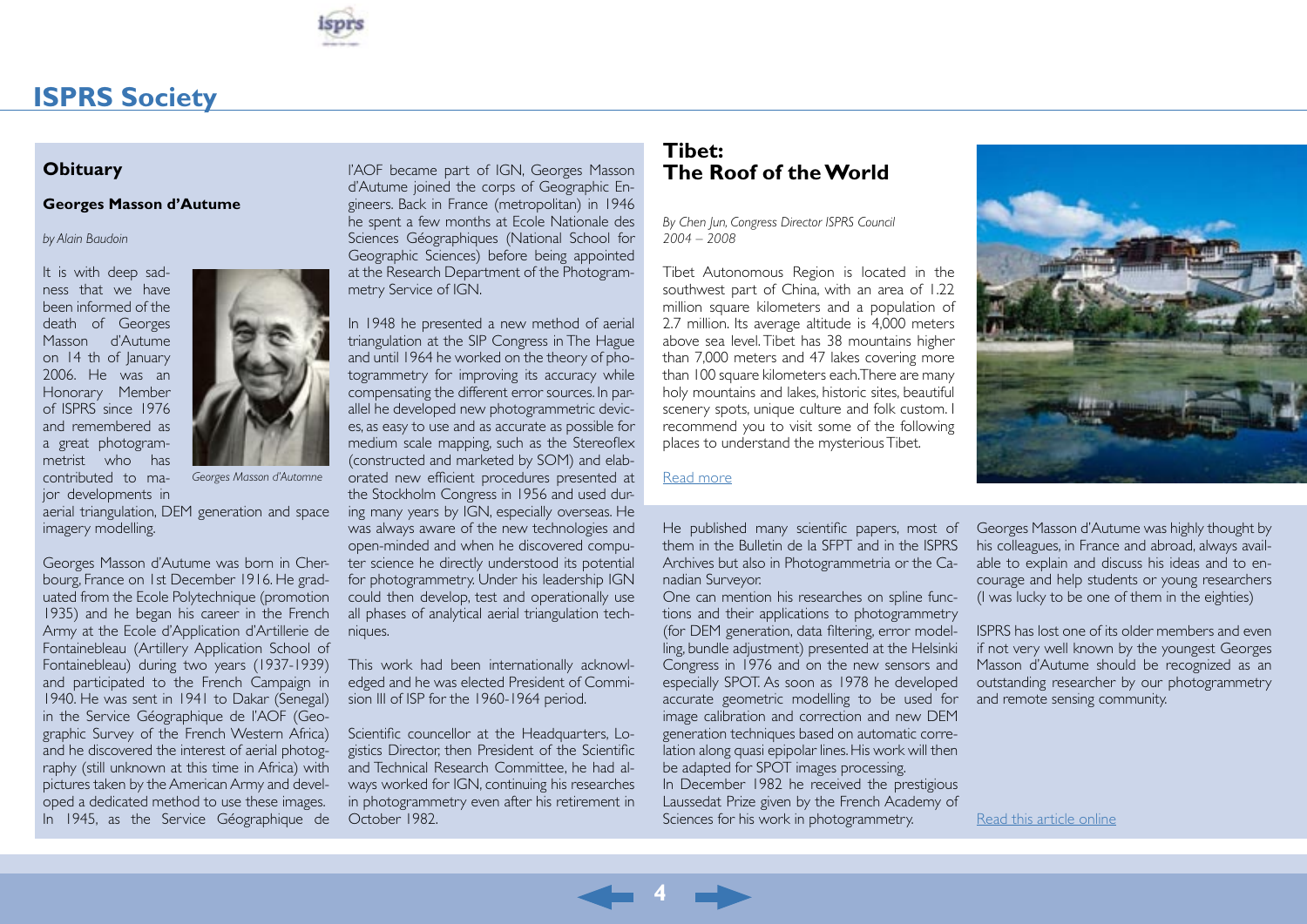<span id="page-4-0"></span>... because getting the right information into the right hands can make a difference.

## **GIVE YOUR RESEARCH EVERY ADVANTAGE**



**ISPRS Journal of Photogrammetry and Remote Sensing** is the Official Publication of ISPRS

www.elsevier.com/locate/isprsjprs

### **ISPRS Society**

### **ISRSE Symposium**

The 32nd International Symposium on Remote Sensing of Environment scheduled for June 25-29, 2007 in San Jose, Costa Rica will be conducted with the theme "Sustainable Development through Global Earth Observations". The Symposium will address the nine societal benefits defined by the Group on Earth Observation as well as related topics dealing with remote sensing technologies and education.

### [Read more](http://www.isprs.org/publications/highlights/highlights1006/isrse-symposium.html)

**5**

*Costa Rica is the venue for the 32nd ISRSE Symposium.*

### **36th Scientific Assembly of COSPAR held in Beijing**

The 36th COSPAR Scientific Assembly was held from July 16 to July 23 in Beijing, China. There were about 2,000 participants from over 70 countries and regions in the world, including the experts from such famous space science research



institutes as ESA, CSA, CNES, CNSA, DLR, ISRO, ASI, NASA, JAXA, NSAU, SUPARCO, RKA etc. Chinese Vice Premier Zeng Peiyan gave a welcome address at the opening session of the 36th COSPAR, saying China will continue to support various activities concerning outer space exploration, and to push forward bilateral and multilateral collaboration in space exploration.

[Read more](http://www.isprs.org/publications/highlights/highlights1006/cospar.html)



*Roger-Maurice Bonnet, president of COSPAR , cut the ribbon for opening ceremony of the scientific exhibition.*